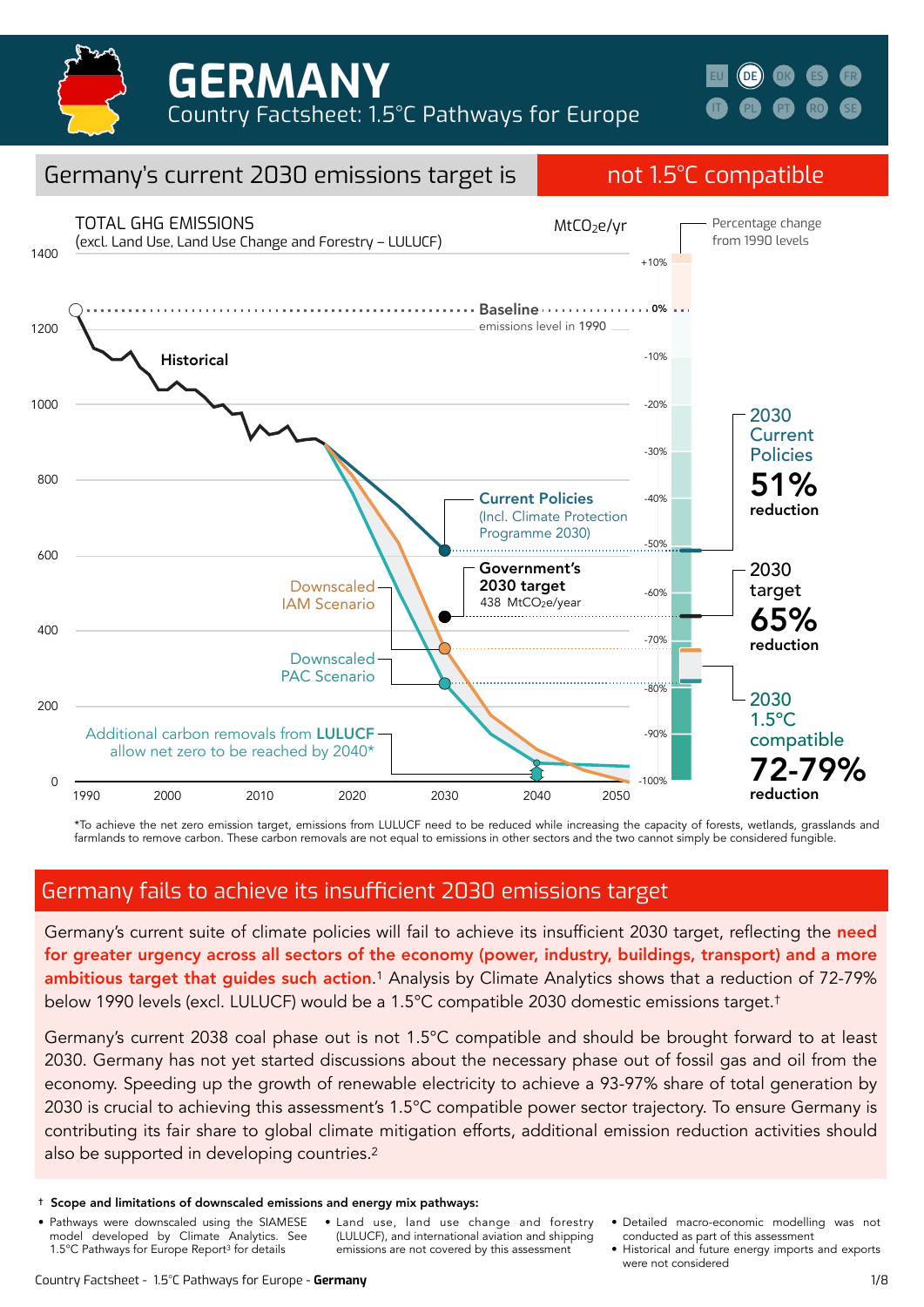# CURRENT SITUATION Snapshot of Germany's emissions and energy system

### Emissions profile

German emissions were 35% below 1990 levels in 2019, led primarily by reductions over time in the power and industry sectors.4 Electricity production remains the largest source of emissions, though, due to its relatively high proportion of brown coal, contributing 30% of total emissions in 2020.5 Industry and transport were the next highest emitters, contributing 24% and 20% respectively in 2020. Transport is the only sector that has not seen emissions fall since 1990, highlighting the need for strong measures to address these emissions. Agriculture emissions declined only marginally, while the buildings sector failed to achieve the sectoral 2020 target enshrined in the German Climate Law.

Under current policies (projected to 2030 taking into consideration policies included in the Climate Protection Program 2030), Germany's emissions (excl. LULUCF) would reach just 51% below 1990 levels by 2030, well below its current 2030 target.6 This does not, however, reflect measures introduced in the framework of the post COVID-19 recovery.



### Energy overview and main policy gaps

Oil and petroleum products constitute the largest share of German primary energy supply at 36% in 2019.7 Natural gas and coal are the next two largest at 25% and 18% respectively. Though renewables reached a 40% share of total electricity generation in 2019, they constituted just 15% of primary energy supply due their slow uptake in other sectors. Germany has adopted a 2038 coal phase out date, but this is well after the commitments of many of its European peers, with the UK, a historically highly coal reliant nation committing to a 2024 phase out.1 Emissions from coal-fired power plants increased

strongly in 2020, in part due to restrictive policies affecting new wind and solar PV capacity additions. A 2022 phase out of nuclear is also in place, but in the near-term Germany is increasing its dependency on natural gas by investing in new natural gas pipelines, power plants, and in liquid natural gas (LNG) terminals. A hydrogen strategy was released by the government in 2020 with a strong focus on renewable hydrogen, a commendable and necessary step to achieve the necessary decarbonisation across the economy, but particularly in the industry sector.<sup>8</sup> However, the hydrogen strategy does not lay out how and where to source this renewable hydrogen.

#### **GERMANY** EMISSIONS BY SECTOR4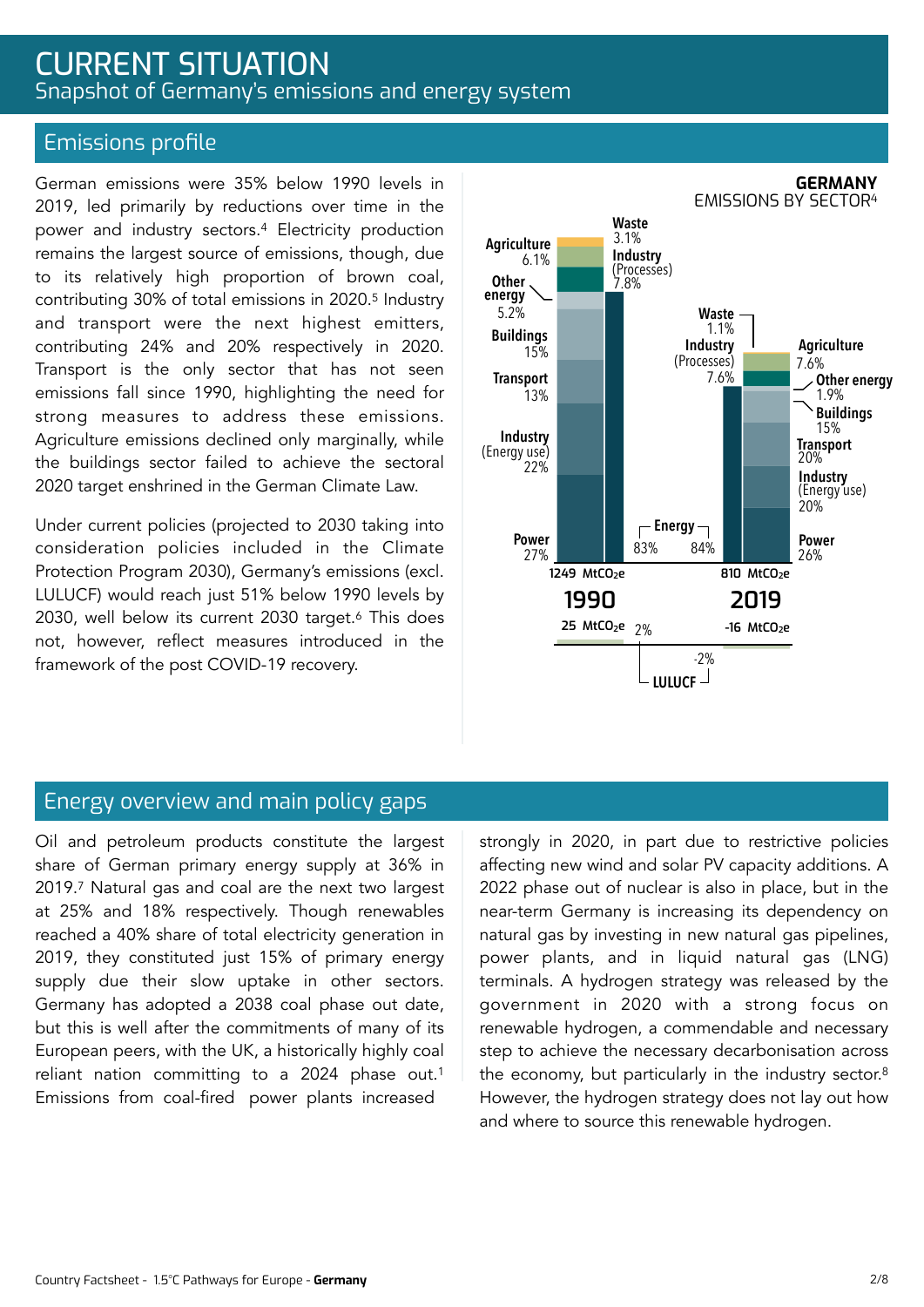# Civil Society & Global Integrated Assessment Models 1.5°C energy and climate scenarios for Europe

The aim of the 1.5°C Pathways for Europe Project is to derive Paris Agreement compatible emissions and energy mix pathways for key European countries. The project seeks to highlight existing scenarios that demonstrate that a very high level of ambition on climate and energy policy *is possible* for the European Union. To reflect the varied methodologies employed to construct such scenarios, we assess the Paris Agreement Compatible (PAC) energy scenario, and a scenario from the global REMIND integrated assessment model (IAM), both embodying high levels of 2030 climate ambition in the European Union region. We use the SIAMESE model developed by Climate Analytics to create country level pathways, using the PAC/REMIND scenario results for the European Union as input and downscaling them based on demographic, economic, energy system, and policy heterogeneity between countries.<sup>9</sup> We outline key differences between the two scenarios used as input for the SIAMESE downscaling process below.

#### PAC<sup>10</sup> Paris Agreement Compatible Energy Scenario  $^{10}$  Global IAM $^{11,12}$

The PAC scenario for the EU28 was developed through a bottom-up collective research exercise involving energy and climate experts and incorporating findings from relevant scientific literature.

Around 150 stakeholders from member organisations of the European Environmental Bureau (EEB) and Climate Action Network (CAN) Europe, and from science and industry were involved in the scenario building process.

The PAC scenario is an attempt to construct a European-wide energy scenario which is aligned with the Paris Agreement's objective to limit global warming to 1.5°C and which embodies the demands of civil society.

In doing this it suggests a trajectory with:

- 100% renewable energy supply by 2040
- At least 65% GHG emissions reduction below 1990 levels by 2030
- Net zero emissions by 2040

# An integrated scenario reaching 1.5°C

We assess the global REMIND 1.7 CEMICS-1.5- CDR8 scenario as an additional line of evidence for pathways for the European Union to achieve the 1.5°C long-term temperature goal of the Paris Agreement. REMIND is a global energy-economyclimate model that maximises inter-temporal welfare. It contains macro-economic, energy system, and climate modules that are integrated to attain exogenously prescribed climate targets.13

Population and GDP growth are key drivers of future energy demand and, thus, GHG emissions in IAMs. In our SIAMESE-based downscaling approach, we therefore take growth rates from the shared socioeconomic pathway (SSP) scenarios, specifically SSP2, a middle of the road scenario, in order to assess what the EU-region results of this scenario imply for country-specific energy system transformation.

Key outputs for the EU region from this scenario are:

- 90% renewable energy supply by 2040
- 62% GHG emissions reduction below 1990 levels by 2030 (excl. LULUCF)
- Net zero emissions between 2045-2050

#### Carbon Capture and Storage (CCS):

A key assumption underpinning the PAC scenario is that carbon capture and storage will not be required to achieve net zero emissions for the European Union.

#### Carbon Capture and Storage (CCS):

This IAM scenario envisages some natural gas and biomass combustion with carbon capture and storage.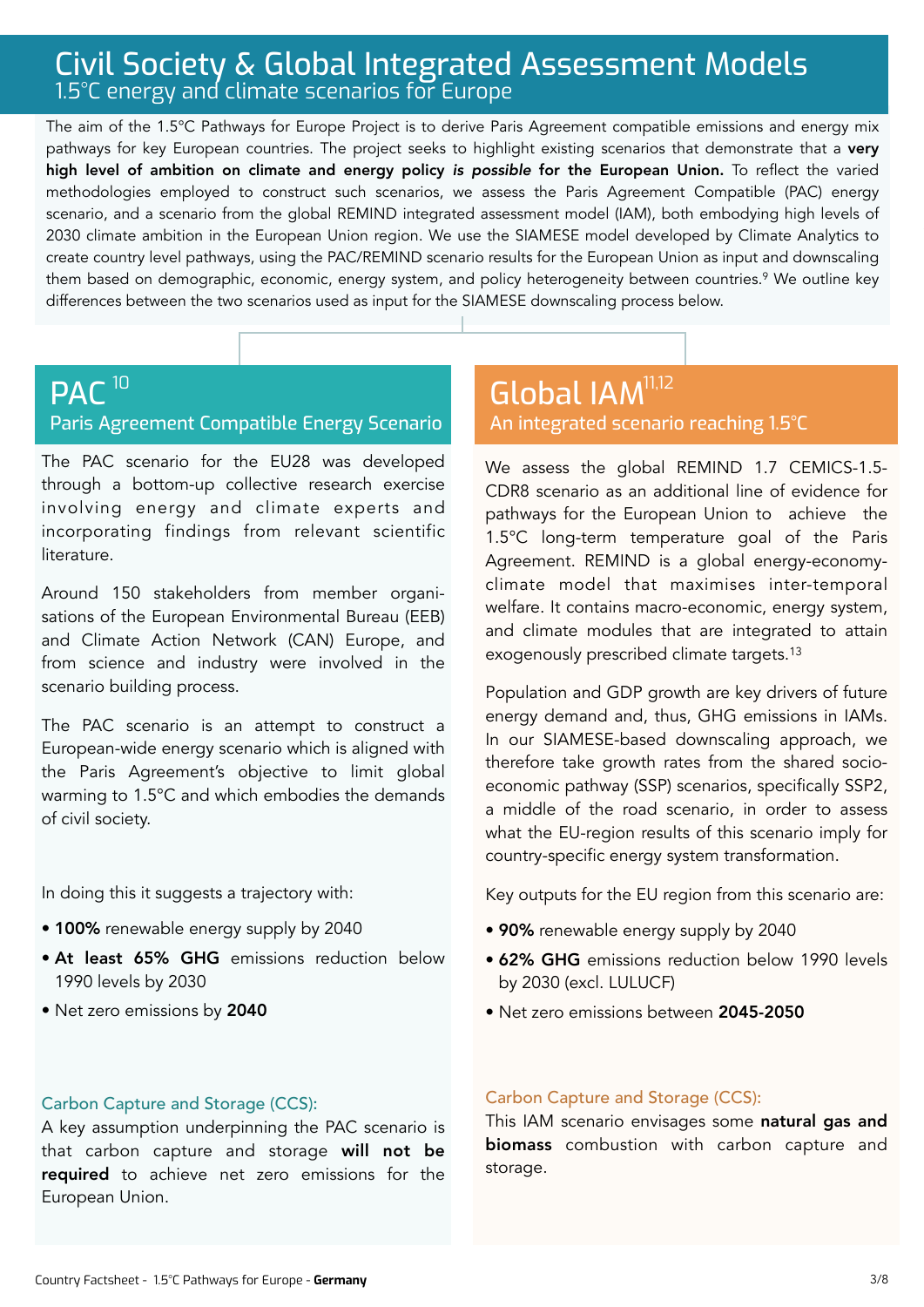# Economy-Wide 1.5°C Pathways

According to the analysis undertaken in this project, achieving a 1.5°C compatible economy for Germany requires a 72-79% reduction in total GHG emissions by 2030 (excluding LULUCF), and reaching net zero emissions between 2040 and 2050.

There are numerous different pathways to reaching net zero emissions in this timeframe. In the scenarios downscaled, a LULUCF sink of between 0-42 MtCO<sub>2</sub>e would achieve net zero by 2050, while under the downscaled PAC scenario, a LULUCF sink of 50 MtCO<sub>2</sub>e would achieve net zero emissions in 2040.



\*To achieve the net zero emission target, emissions from LULUCF need to be reduced while increasing the capacity of forests, wetlands, grasslands and farmlands to remove carbon. These carbon removals are not equal to emissions in other sectors and the two cannot simply be considered fungible.

# 1.5°C Compatible 2030 primary energy mix<sup>\*</sup>

|                                    | 2017' | 2030                                   |
|------------------------------------|-------|----------------------------------------|
| <b>Renewables</b><br>incl. biomass | 13%   | 53-58%<br><b>PAC</b><br><b>IAM</b>     |
| <b>Fossil Fuels</b>                | 80%   | $42 - 47%$<br><b>PAC</b><br><b>JAM</b> |
| <b>Nuclear</b>                     | 7%    | 0%                                     |

In the downscaled PAC and IAM pathways the share of unabated coal, oil, and fossil gas in primary energy demand is reduced to between 42-47% by 2030, whereas the share of renewables including biomass reaches 53-58% by the same year.

The transport and building sectors constitute a combined 47% of total GHG emissions in Germany, illustrating the need for strong policies to reduce the oil and natural gas demand that produces these sectoral emissions.

The **[IAM scenario](https://www.pik-potsdam.de/en/institute/departments/transformation-pathways/models/remind/remind16_description_2015_11_30_final#:~:text=REMIND%20is%20a%20global%20energy,inter-temporal%20welfare%20is%20maximized.&text=Macro-economic%20production%20factors%20are,,%20labor,%20and%20final%20energy.)** also achieves efficiency gains, but assumes energy demand continues to rise over time in line with historical regional growth trends. The large increase in national total primary energy supply reflects the overall increase in the modelled Europe-wide

\*Primary energy supply includes losses that occur during the conversion of nuclear and fossil fuels to electricity, resulting in a higher proportion of both nuclear and fossil fuels than in total final energy demand

1000



scenario results.

The **PAC** scenario depicts a future where total energy use rapidly declines through efficiency gains, largely from switching fossil fuel consumption to renewables, increased rates of material reuse and recycling, and consumer demand reduction.

Country Factsheet - 1.5°C Pathways for Europe - **Germany**

#### **GERMANY** TOTAL GHG EMISSIONS (excl. LULUCF) MtCO2e/yr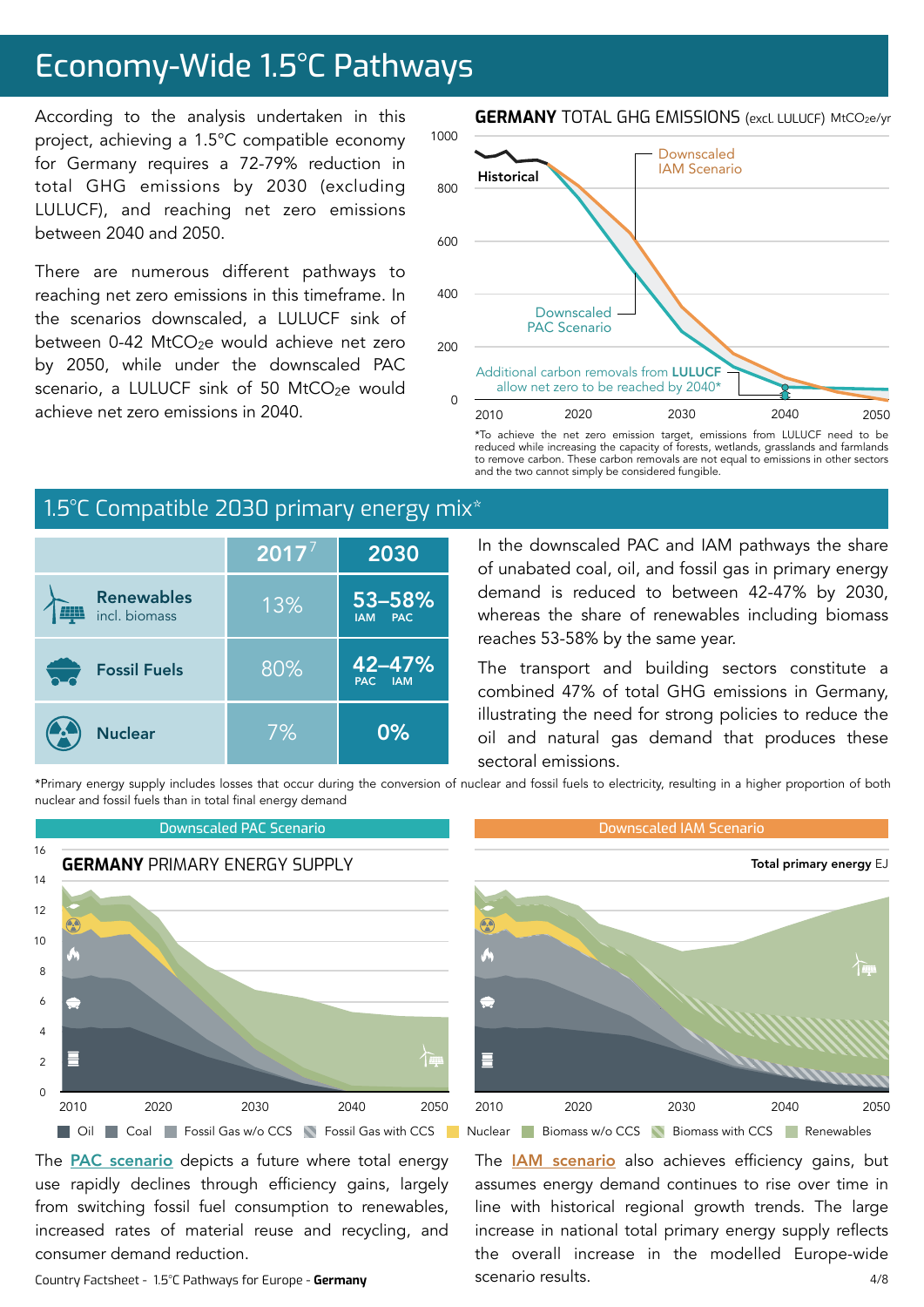# Sectoral decarbonisation: Power

**GERMANY** CO<sub>2</sub> EMISSIONS IN THE POWER SECTOR

400

Emissions MtCO2/yr



\*No detailed wholesale electricity market modelling was undertaken for this assessment



#### Towards a fully decarbonised power sector

In both downscaled scenarios, currently high coal consumption rapidly declines and is phased out by 2030, well ahead of the current 2038 phase out date. There is no increase in gas generation in either scenario and it is phased out of the system by around 2035, when the system is fully decarbonised. The expected increase in total electricity demand due to widespread electrification across the economy is met exclusively with renewable sources, with a doubling in total electricity demand by 2035 in both scenarios.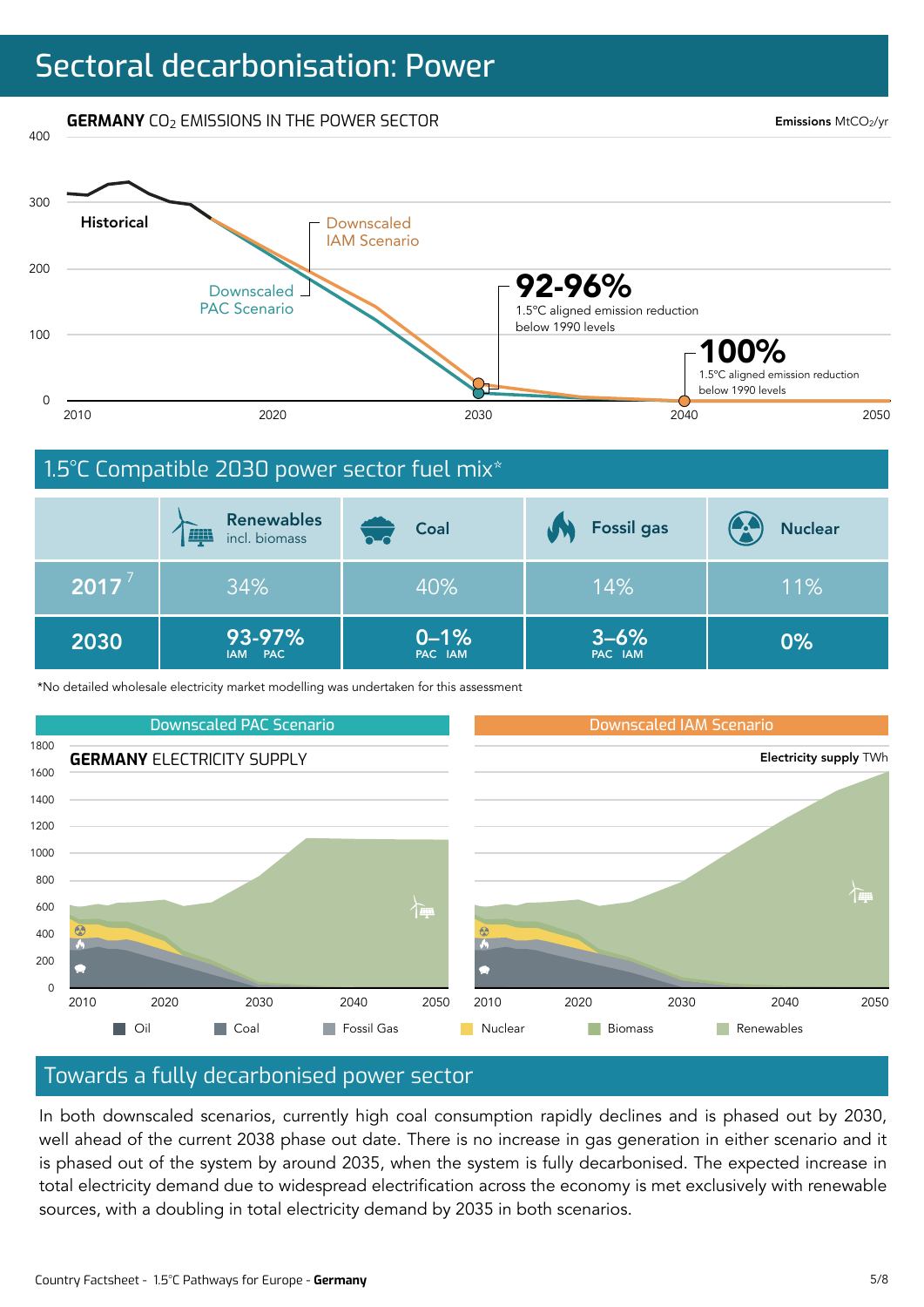# Sectoral decarbonisation: Industry



significantly until 2040 in the pathway downscaled from the PAC scenario, whereby energy-related emissions reach zero and further reductions occur more gradually. This is due to the nature of these residual (process) emissions that are harder to mitigate than those from fuel combustion.

It was not possible to downscale the chosen IAM scenario due to a misalignment of scenario and historical energy data.

# 1.5°C Compatible 2030 industry sector final energy mix

|      | <b>Electricity</b> | Coal<br>$\sim$ d | <b>Fossil gas</b> | Renewable<br>Hydrogen |
|------|--------------------|------------------|-------------------|-----------------------|
| 2017 | 36%                | 11%              | 37%               | $0\%$                 |
| 2030 | 48%                | 7%               | 24%               | 6%                    |



## Towards a fully decarbonised industry sector

Between 1990 and 2005, Germany achieved a significant reduction in coal demand in its industry sector, but since then consumption has remained relatively stable. To be 1.5°C compatible, this will need to change, with coal needing to be phased out of German industry by 2035. Roughly 50% of industry energy demand should be met by electricity, compared to the current 36%. The PAC scenario envisages significant energy savings through material reuse and recycling.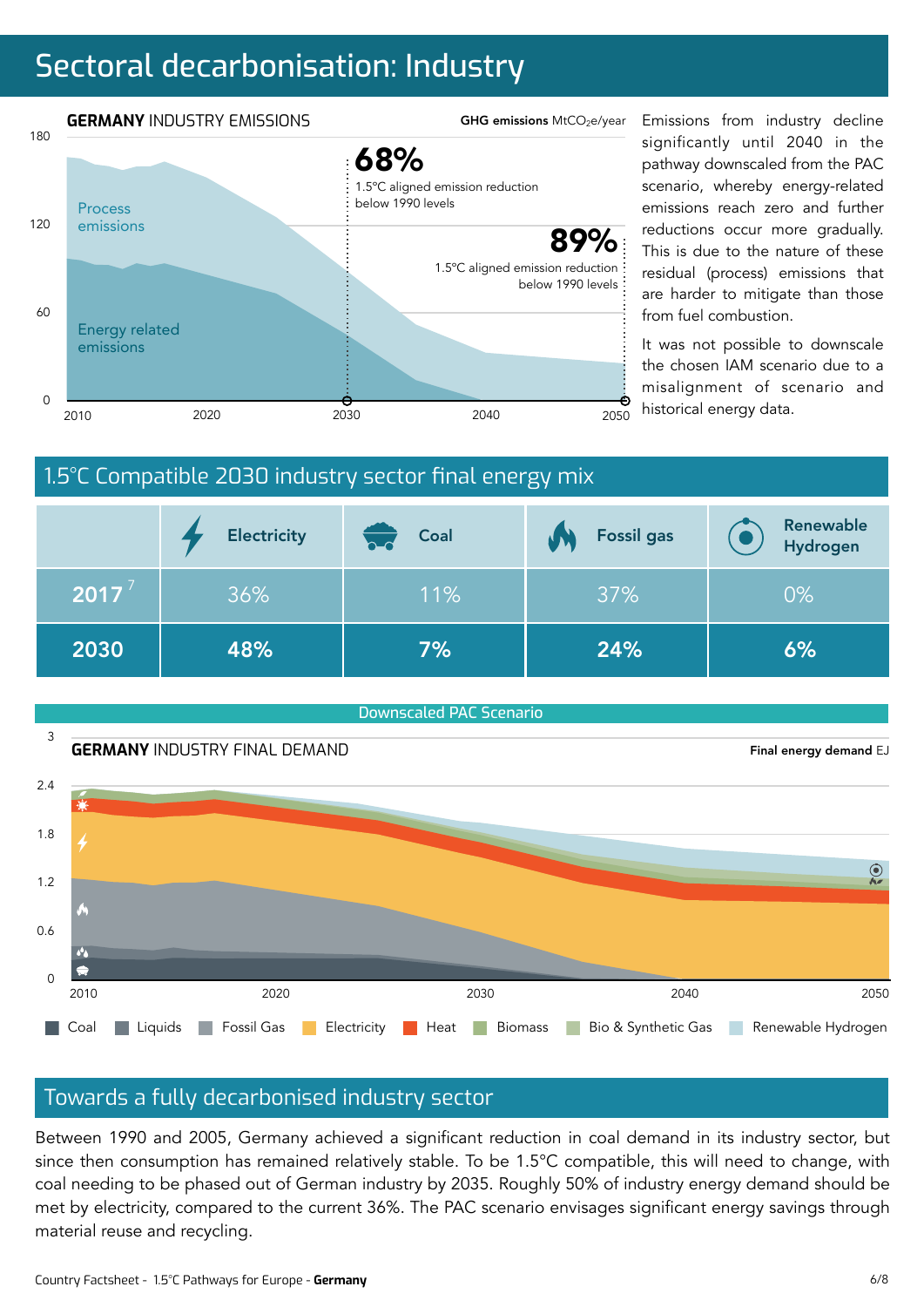# **Closing the Ambition Gap** Closing the Ambition Gap

# Key characteristics of Germany's 1.5°C compatible pathways

|                                                     | <b>Historical</b>             | 1.5°C compatible benchmarks       |                                     | <b>Country targets</b>        |                             |
|-----------------------------------------------------|-------------------------------|-----------------------------------|-------------------------------------|-------------------------------|-----------------------------|
|                                                     | 2017                          | 2030                              | 2050                                | 2030                          | 2050<br>incl. LULUCF*       |
| <b>Total GHG</b>                                    | 896<br>MtCO <sub>2</sub> e/yr | 261-354<br>MtCO <sub>2</sub> e/yr | $-1 - 42$<br>MtCO <sub>2</sub> e/yr | 438<br>MtCO <sub>2</sub> e/yr | 0<br>MtCO <sub>2</sub> e/yr |
| excl. LULUCF                                        | 28 %<br>below 1990            | 72-79 %<br>below 1990             | $97 - 100 %$<br>below 1990          | 65 %<br>below 1990            | 100 %<br>below 1990         |
| <b>Emissions intensity of</b><br>power generation** | 433<br>gCO2/kWh               | $15 - 33$<br>gCO2/kWh             | $\Omega$<br>qCO2/kWh                |                               |                             |
| Share of renewable power                            | 34 %                          | 93-97 %                           | 100 %                               | 65 %                          |                             |
| Share of unabated fossil<br>fuel in power           | 55 %                          | $3 - 7%$                          | 0%                                  |                               |                             |
| Share of nuclear power                              | 12 %                          | 0%                                | $0\%$                               |                               |                             |
| Industry electrification rate                       | 32 %                          | 48 %                              | 63 %                                |                               |                             |

\* 2050 target is shown including LULUCF emissions due to the absence of government projections for these emissions to 2050

\*\* Does not include upstream emissions

## Raising Ambition

Germany's current 2030 target falls short of the 1.5°C compatible range derived by this analysis of 72-79% below 1990 levels (excl. LULUCF). Ratcheting up its target to fall within this range and align with the 1.5°C compatible 2050 target should be a priority, as should adopting a 2030 coal phase out and raising its 2030 renewable generation target to at least 93%. Reaching net zero emissions before 2050 will require a rapid decarbonisation across all sectors including transport and buildings. To truly be aligned with the Paris Agreement's 1.5°C temperature limit, a sufficiently strong 2030 target is needed in addition to the rapid achievement of net zero emissions.

## Other modelling results

#### **[Boston Consulting Group/Prognos: 95% Path](https://www.bcg.com/publications/2018/climate-paths-for-germany-english)**<sup>14</sup>

- 57% GHG emissions reduction below 1990 by 2030, 95% by 2050
- 64% reduction in power sector emissions below 1990 by 2030, 48% for industry emissions
- 100% renewable energy in power sector by 2050

#### **[Fraunhofer ISE: Paths to a climate neutral energy](https://www.ise.fraunhofer.de/en/publications/studies/paths-to-a-climate-neutral-energy-system.html)  [system](https://www.ise.fraunhofer.de/en/publications/studies/paths-to-a-climate-neutral-energy-system.html)** 15

- Wind and solar provide 50-60% of primary energy demand by 2050
- Primary energy demand falls by 26-49% below current levels by 2050
- 100% renewable energy in power sector by 2050

#### **[Agora Energiewende: Climate Neutral Germany](https://www.agora-energiewende.de/en/publications/towards-a-climate-neutral-germany-executive-summary/)**<sup>16</sup>

- 65% GHG emissions reduction below 1990 by 2030, net zero by 2050
- Coal phase out and 70% RES by 2030, 100% 2050
- 50% reduction in primary energy demand below 2018 levels by 2050, 38% RES by 2030

#### **[Ensure Project: Transformation of the Energy System by](https://www.ewi.uni-koeln.de/cms/wp-content/uploads/2020/04/ENSURE_Broschuere_Storylines_20200420.pdf)  [2030](https://www.ewi.uni-koeln.de/cms/wp-content/uploads/2020/04/ENSURE_Broschuere_Storylines_20200420.pdf)**<sup>17</sup>

- 78% 2030 emissions reduction target, net zero by 2050
- Coal phase out and 83% RES in power system by 2030
- <15% natural gas power generation by 2030 levels by 2050

| <b>N</b> iew the full report covering the EU27 and the 9 member states below or view the other factsheets in this series $^{\dagger}$ |        |         |              |               |          |         |              |        |
|---------------------------------------------------------------------------------------------------------------------------------------|--------|---------|--------------|---------------|----------|---------|--------------|--------|
| <b>Denmark</b>                                                                                                                        | France | Germany | <b>Italy</b> | <b>Poland</b> | Portugal | Romania | <b>Spain</b> | Sweden |